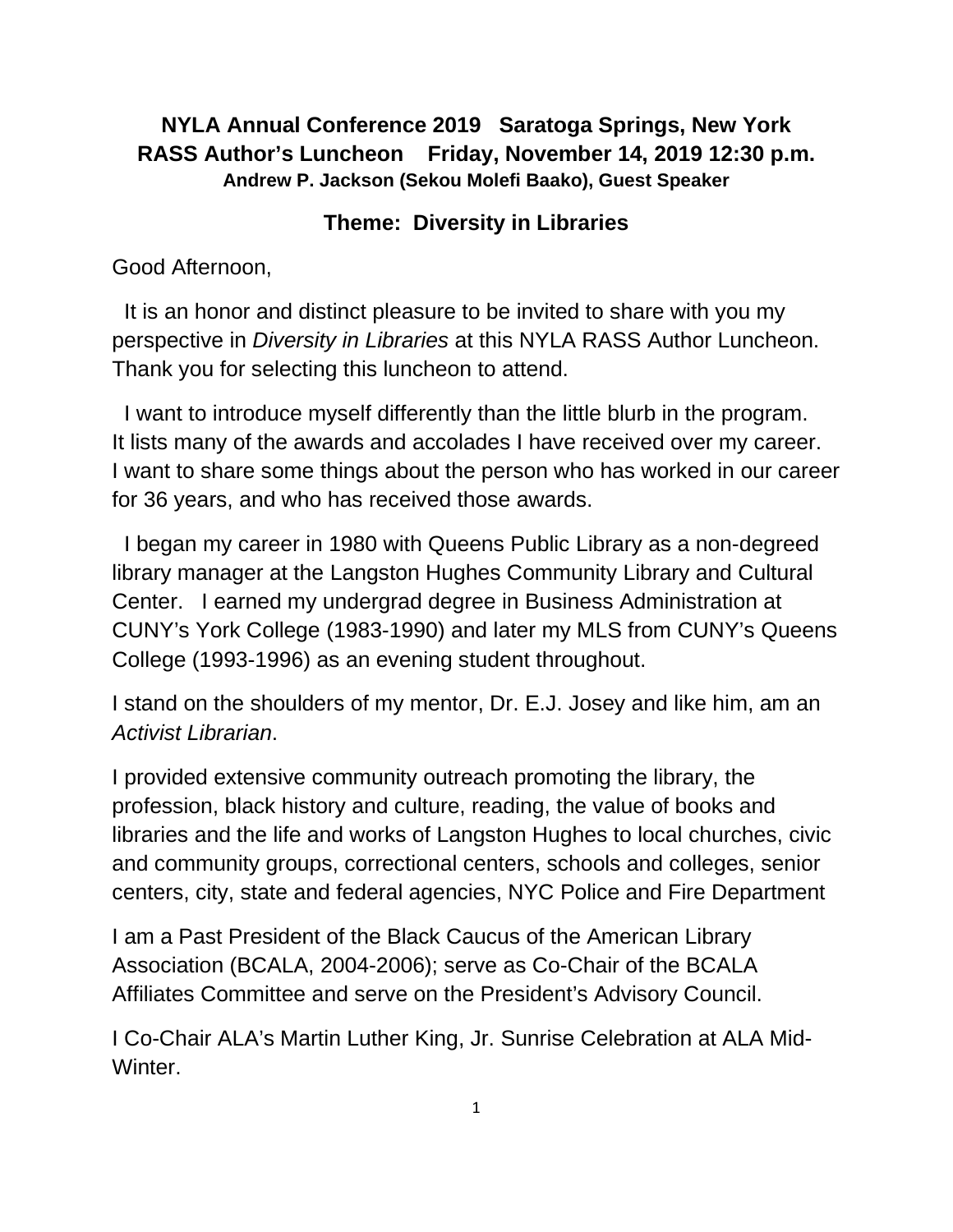Under three administrations at the Queens Borough President's Office, I've served as Chair of the African American Heritage Planning Committee.

I am an adjunct instructor of Cultural Diversity and Black Studies at York College (CUNY) and Library Science in the GLIS Program at Queens College (CUNY), where I earned my Bachelor of Science and Master of Library Science degrees.

I have served on the Board of Directors of Queens Public Television; the Community Advisory Board of Elmhurst Hospital Center; the Advisory Board at the Rikers Island Otis Bantum Correctional Center and still serve on the Louis Armstrong House Museum and Archive and Lewis H. Latimer House Museum.

I am the leader editor of the award winning book *The 21st Century Black Librarian in America: Issues and Challenges* (2012).

My GLIS team's thesis project, *Queens New York: Towards Documenting a Cultural Identity An Annotated Bibliography (1996)* was published by Queens Library and was housed in the reference collections of 64 branch locations. That work was the precursor of my own authored work, *Queens Notes: Facts About the Forgotten Borough of Queens, New York (2010)*.

I am an Advisor and Contributor to ABC-CLIO, Inc.

A Library Consultant and Advisor, I've worked on library projects in New York, North Carolina, Sarasota, Florida and Fort Lauderdale, Florida.

I am a lecturer and essayist. I created two annual cultural celebrations at the Langston Hughes Community Library, and hosted monthly inclusive *Open Mic* Nights for our community for eight years.

Upon my retirement in 2016, I was appointed by the Queens Borough President to Queens Library's Board of Trustees by the Queens Borough President. (The first librarian and former staff member to serve on the Board.) I remain active in the profession continuing to lecture, advocate and teach at the undergrad and graduate level.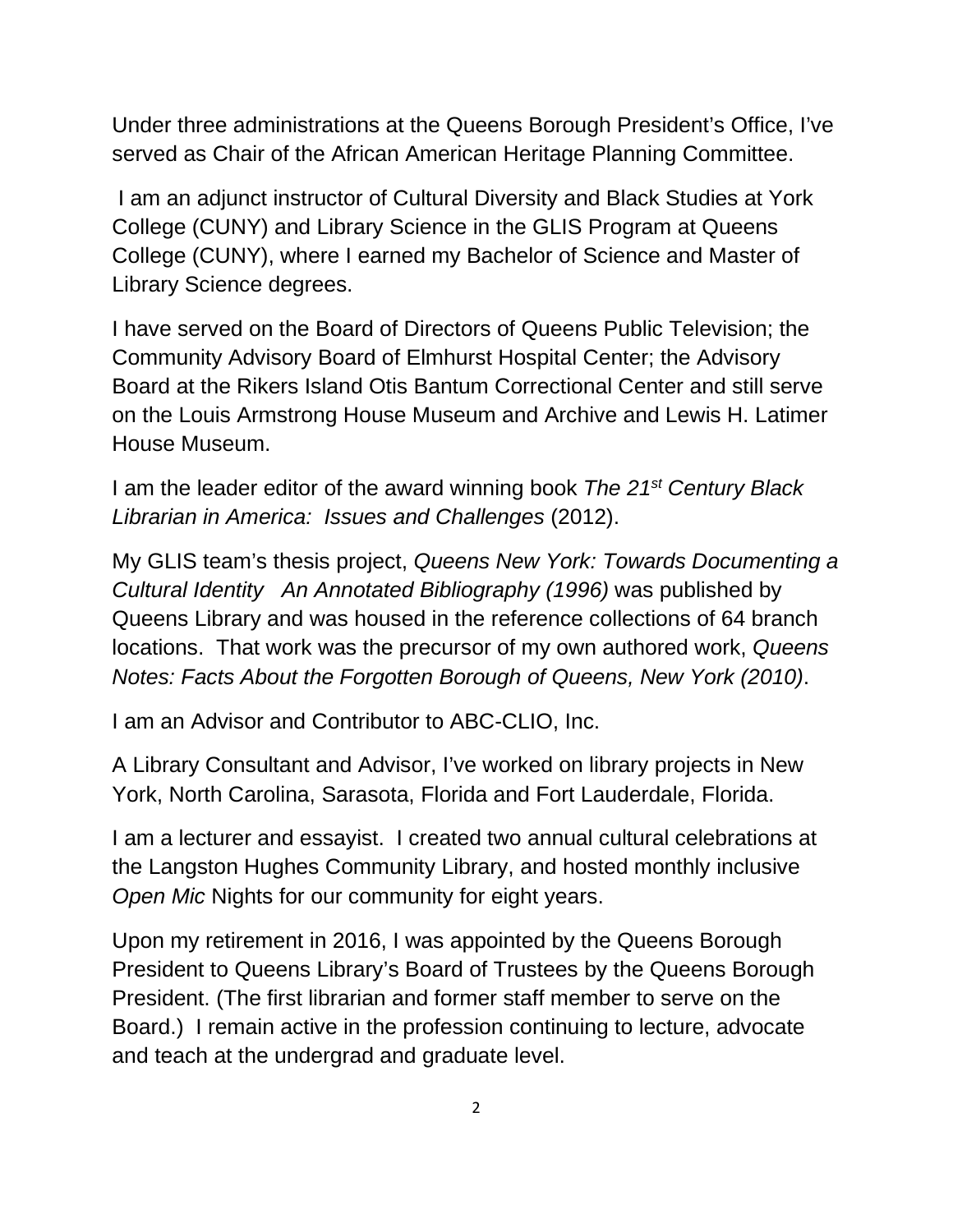**My presentation** *on Diversity in L***ibraries is framed as a component of our role to provide Quality Customer Service** *to all we serve***.**

# **A. Quality Customer Service**

# **What is Customer Service?**

At a very basic level: Customer Service is *Practicing The Golden Rule* with ever customer we interact with - External customers and Internal customers.

# **\*\*Treat EVERYONE the way you want to be treated.**

# Serving the community **Be Professional!!!**

Who is your community? Academic, Public, School, Special- ALL/ANY

*"The customer experience"*

\*No one leaves dissatisfied

\*Providing a welcoming atmosphere

\*Smile and greeting \*Making eye contact \*Positive body language

\*Effective interaction with customers

\*Providing a comfortable environment

\*Have a good service attitude

\*Good communication skills - Active listening skills. Speak clearly.

\*Anticipating customer needs. .

\*Good telephone etiquette

\*Cleanliness and Neatness of the library (inside and outside grounds)

\* Collection development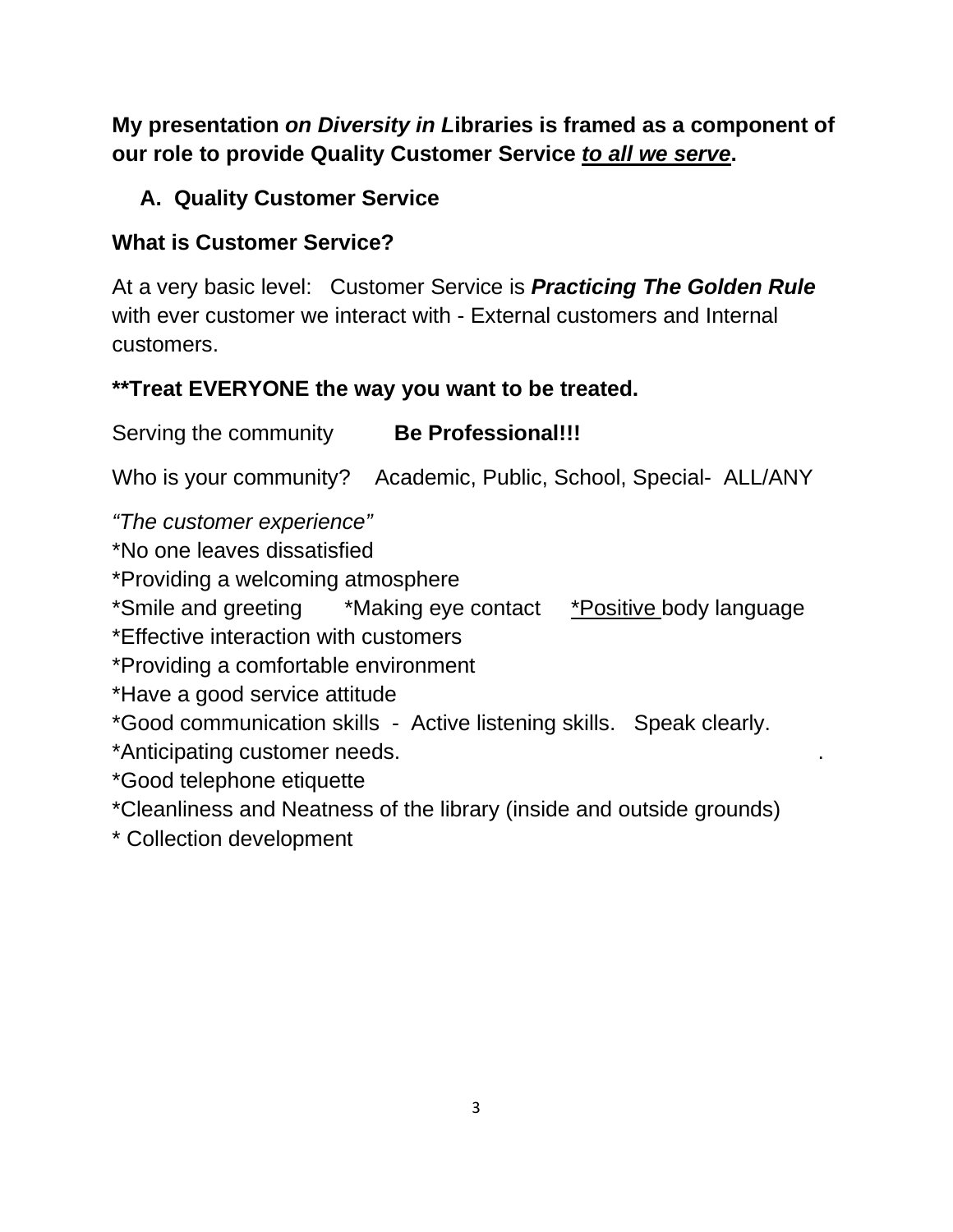**Food For Thought:** 

# **B. \*\*\*Quality Customer Service is what the customer's perception of what customer service is.**

\*\*It is NOT necessarily what the staff member thinks it is.

\*\*If a customer leaves dissatisfied with how they were treated during their transaction, whether they received what they came in for or not, then the customer service was not Quality.

C. Good customer service does **not** mean *"the customer is always right"*. Customer service has nothing to do with whether a customer is right or wrong.

It's how we treat and speak with all of our customers.

# **D. Who provides customer service to the community?**

# **EVERYONE connected to your library!**

All staff. Paid and unpaid; Hourly rate. F/T and P/T. Volunteers. Librarians Managers Directors. Board of Trustees. Friends of the Library.

E.Having **A Customer Service** *'Philosophy'.*  \*Customer Service is **EVERYTHIN**G we do. Be Professional.

# \*\*\***To see the library and role of library personnel, how you automatically approach your role and duties, through the eyes of customer service.** Having a philosophy of quality customer service in **THOUGHT and ACTION.**

\*\*\*Note: The more difficult part, for a library to be effective, **ALL staff** must have and operate through a customer service philosophy throughout the entire agency, not just the staff person, manager or director interacting with a customer.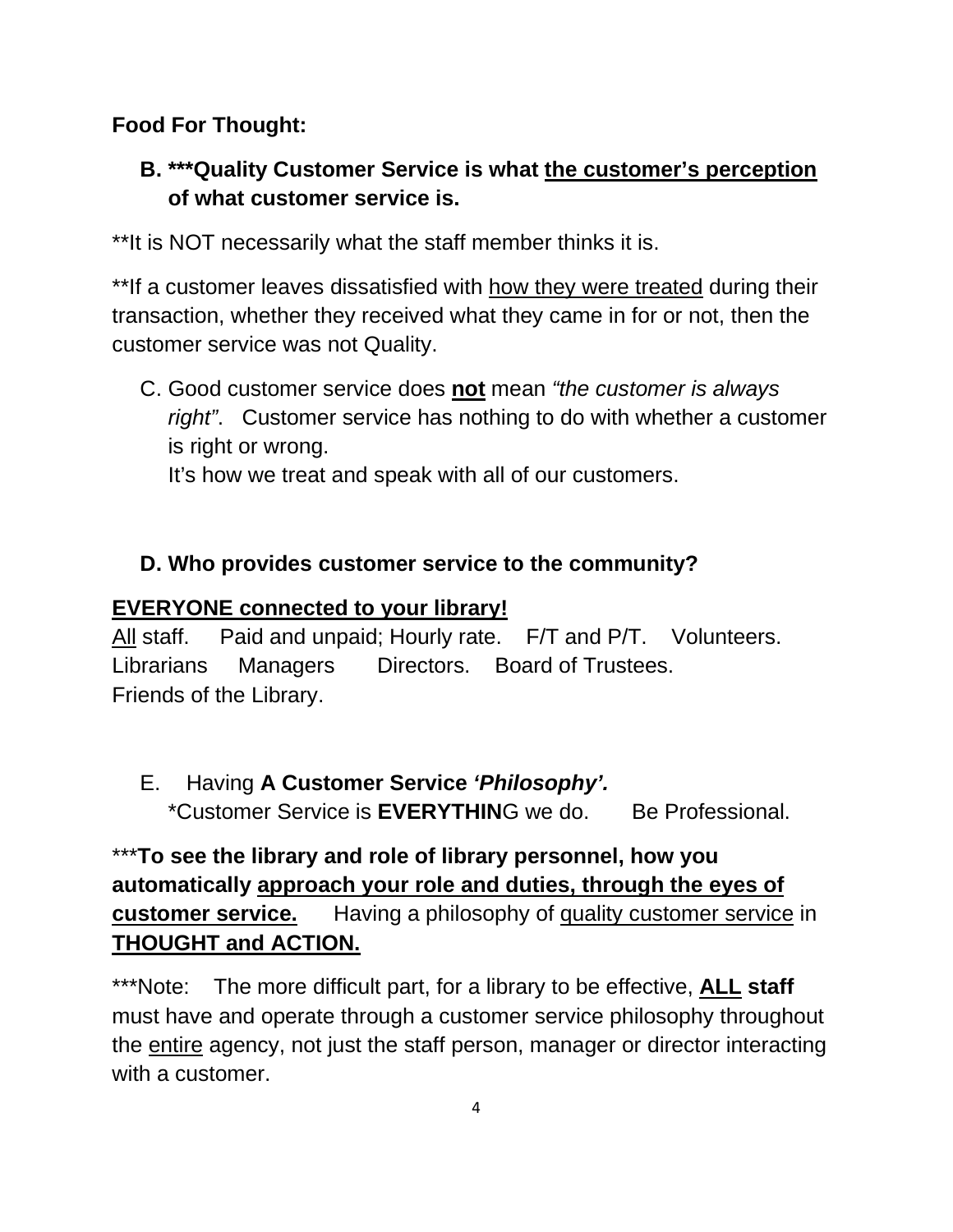### **F. Steps to Effective Customer Service Challenges**

- 1) **Appreciate** the fact that they have given you the opportunity to serve the customer or solve their situation.
- 2) **Acknowledge** and address the emotional needs of the customer before addressing any issues or concerns.
- 3) **Apologize** when appropriate and be sincere. Remember, you are apologizing as a customer service professional for your library, not as an individual or on a personal level.
- 4) **Ask** the customer what can be done to serve them or to remedy the situation.
- 5) **Be accountable.** See the transaction or matter through to completion. If solving an issue, verify what action will be taken and give your first name so they know who to contact or refer for any follow-up.
- 6) **Assure Satisfaction** by following up on the action taken or tell the customer what action you will take and verify that this action is satisfactory.
- 7) -**Control your emotions**; understand and know that when conflict begins, your adrenaline starts pumping. Realize this and control it before you become heated up and lose control of the transaction.
- 8) -**Smile**, nod or otherwise acknowledge the customer, even before the transaction begins.
- 9) **Always Be Professional**.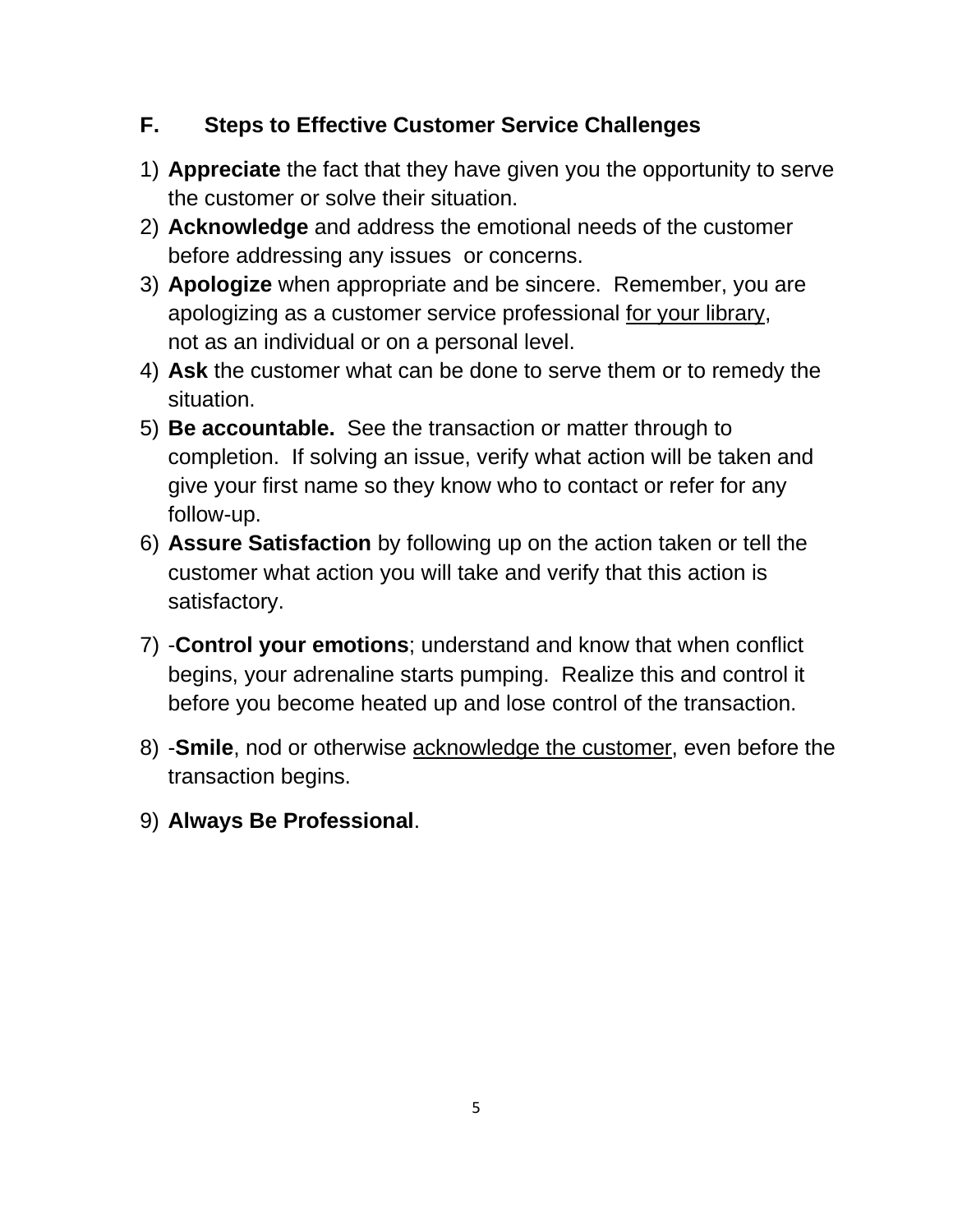### **G. Tips**

**\_**Speak slowly and clearly. Make eye contact.

\_ Avoid making excuses or interrupting the customer.

\_Choose your words carefully.

\_ Take responsibility to resolve the situation. Indicate so by using "I" statements instead of "you" statements.

\_ Use the word "*situation*" or "*concern*" instead of problem. (The goal is to solve the issue or concern before it becomes a problem)

\_ Use positive statements instead of negative statements.

\_ Make eye contact.

\_**Be Professional**.

**Reminder: We all deal with a very diverse population.**

**Library's Mission: To Serve the public. To provide a service.** 

**\*\*\*Diversity – The concept of diversity encompasses acceptance and respect. It means understanding that each individual is unique and recognizing and accepting our individual differences.**

# **"***We need to celebrate difference, until difference doesn't make a difference anymore."*

Library staff need to provide a consistent level of customer service whether the customer is similar or different from the staff member.

Staff awareness of behavior offensive to others enables them to plan ahead on how to react to it.

A reaction that is planned ahead is more likely to be a desired response (rather than something we will regret).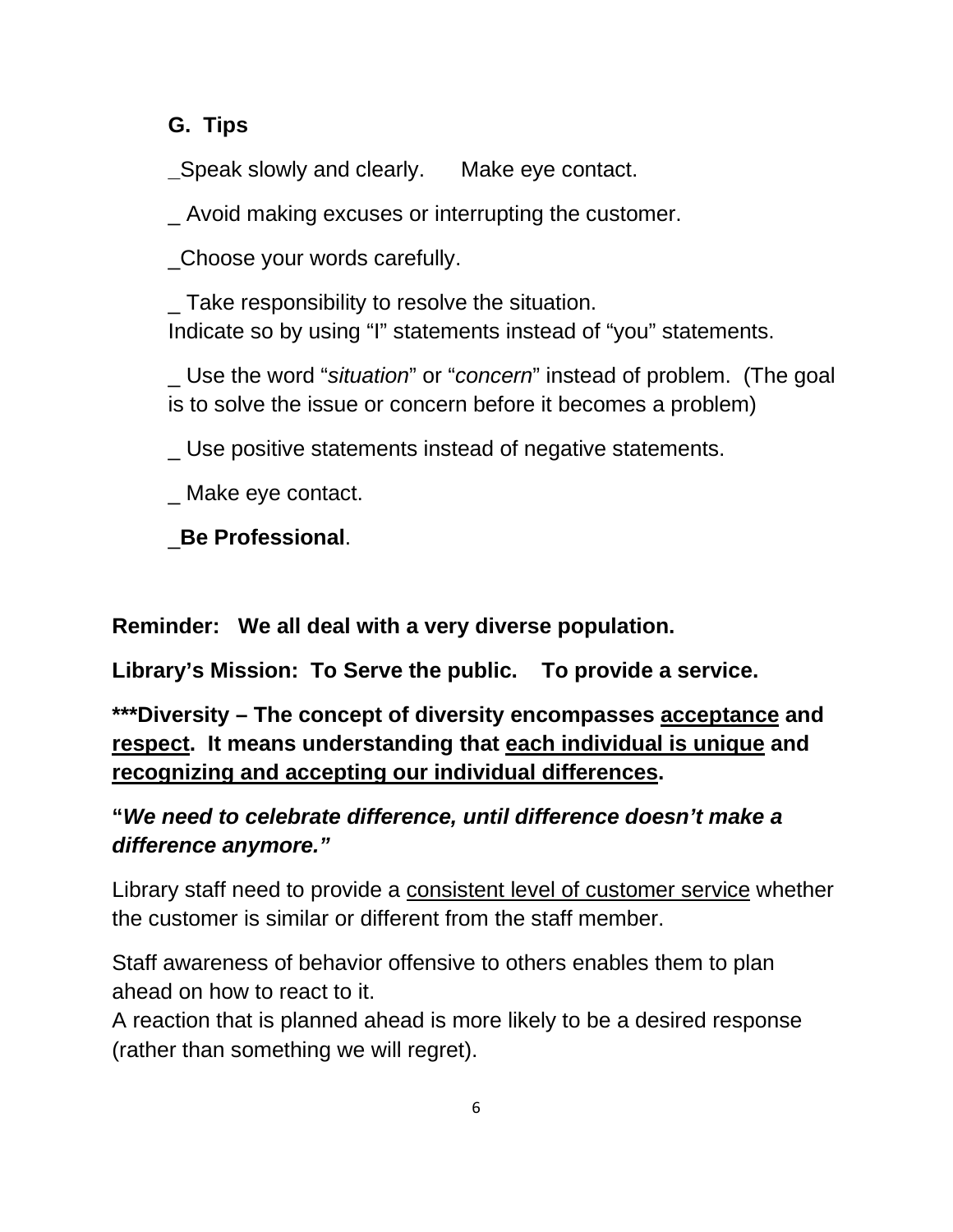Convey confidence – **professionalism over personal feeling**.

- **G. Staff Development Quality Customer Service Diversity Multiculturalism**
- **a. Must be established as an essential part of agency's culture.**
- **b. New Staff Orientation**
- **c. Staff Training - Annual intervals. All staff. In person & online. Required as part of all staff members annual evaluation.**
- **d. Friends of the Library (orientation and training)**
- **e. Staff Meetings Include a discussion on these topics regularly.**
- **f. Consistency breeds habit. The more often we discuss and dissect these topics the clearer and second nature they become to staff and we normalize them as part and parcel of the library's culture and practice.**
- **g. Marketing for visibility (for both staff and the public) Website – Include in library's Mission Statement. Motto Signage**  *We celebrate Diversity**We Celebrate Multiculturalism* *Quality Customer Service is Our Goal*
- **h. Be active in the profession. Mentor Attend conferences Blogs Be on committees Write your own story.**
- **i. Active recruitment of diverse and multicultural staff and volunteers/friends.**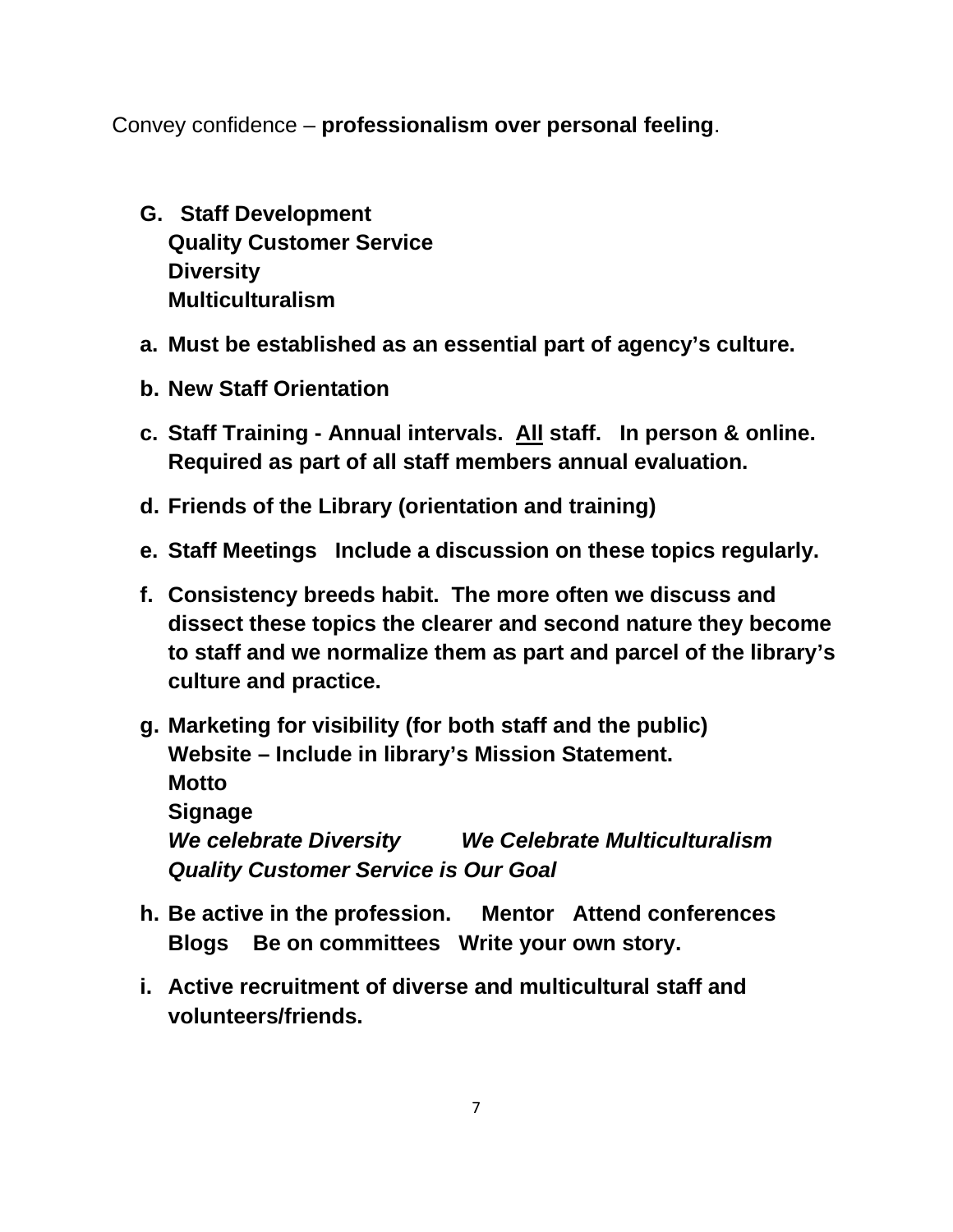- **j. Grow our profession as a worthwhile and rewarding profession. Participate in local Career Days at elementary, middle, high school, and on undergrad and graduate programs.** 
	- **a) Highlight the profession not just your job.**
	- **b) Explain the scope and breadth of librarianship. Most customers have no idea of all of what we do.**
	- **c) Highlight the various scholarship opportunities available. ALA Spectrum ALA Ethnic Affiliates NYLA etc.**
	- **d) Librarianship as a** *'transf***errable' career and profession, not just a job.**

### *"If you want to make a human being into a monster, deny them, at the cultural level any reflection of themselves." Junot Diaz*

### **Library Science 101**

### **Values and Ethics of Library Information Science**

(Richard E. Rubin-Foundations of Library and Information Science, 4<sup>th</sup> Edition, 2013)

### **S.R. Ranganathan (1892-1972) Five Laws**

#### 1. **Service**

- Books Are for Use Every Reader His/Her Book
- Every Book Its Reader Save the Time of the Reader
- The Library Must Be a Growing Organism (Libraries serve humanity)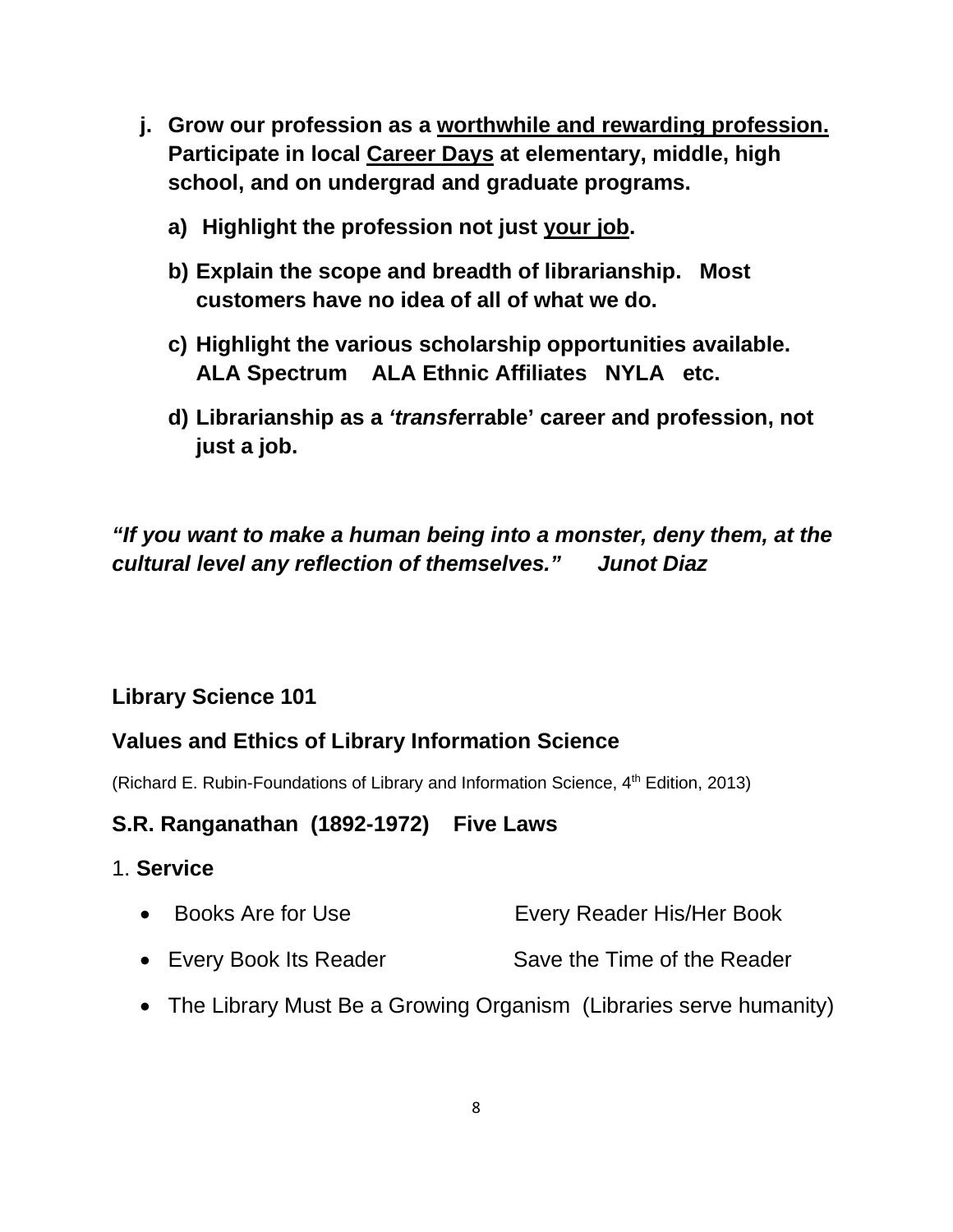# **2nd Value The Importance of Reading and the Book**

# **3rd Value Respect the Search for Truth**

# **4th Value Tolerance**

"…library collections should possess a variety of perspectives on a wide array of topics…' 'that libraries must have the untrue on their shelves as well as the true…' (Swan, 1986)

**5th Value A Public Good** (People's university) libraries referred to as 'workshops', 'laboratories', even a 'public utility'.

\*\*Another implication of the public good is that LIS professionals actively reach out to the public regardless of age, economic status, or ethnic or racial group in order to provide library service to all.'

**6th Value Justice** 'information equity is an underlying goal of our profession. (McCook, 2001) Meaning, Every person should have equal access to knowledge and be respected as an individual – providing inadequate service to anyone violates the value.'

**7th Value Aesthetics** Those that library collections serve will have access to the world's cultural achievements (music, art, literature, philosophy)

# **Michael Gorman's Five New Laws of Librarianship (1990s)**

- Libraries Serve Humanity
- Respect All Forms by which Knowledge is Communicated
- Use Technology Intelligently to Enhance Service
- Protect Free Access to Knowledge
- Honor the Past and Create the Future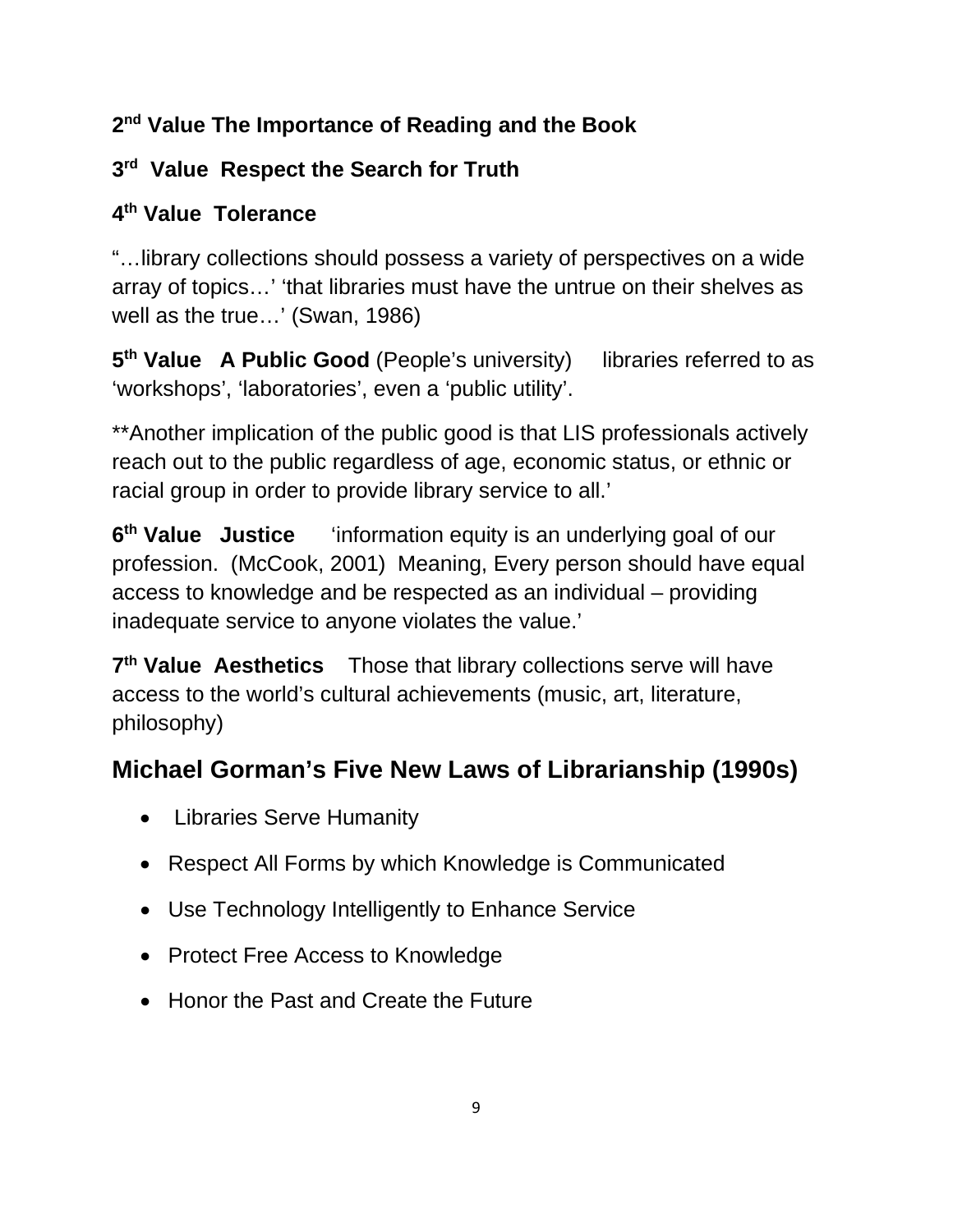**ALA Core Values (2004)**

- **Equitable and open access to information**
- **Service**
- **Intellectual Freedom**
- **Education and Learning**
- **Commitment to the profession of librarianship**
- **Fair use**
- **Knowledge as an end in itself**
- **Conservation and preservation of knowledge**
- **Diversity (to all populations)**
- **Global perspective – preservation (ensuring that all types of information are preserved)**
- **Scholarly communication and research**
- **Professionalism**
- **Social Responsibility – ensuring that libraries participate in the amelioration of (***making something better, improving***) substantive social problems of the day.**
- **Global perspective**

### **Ethics**

**'Ethical behavior arises not because particular actions might be unethical, but because certain actions, even when ethical, might result in undeserved outcomes for some…**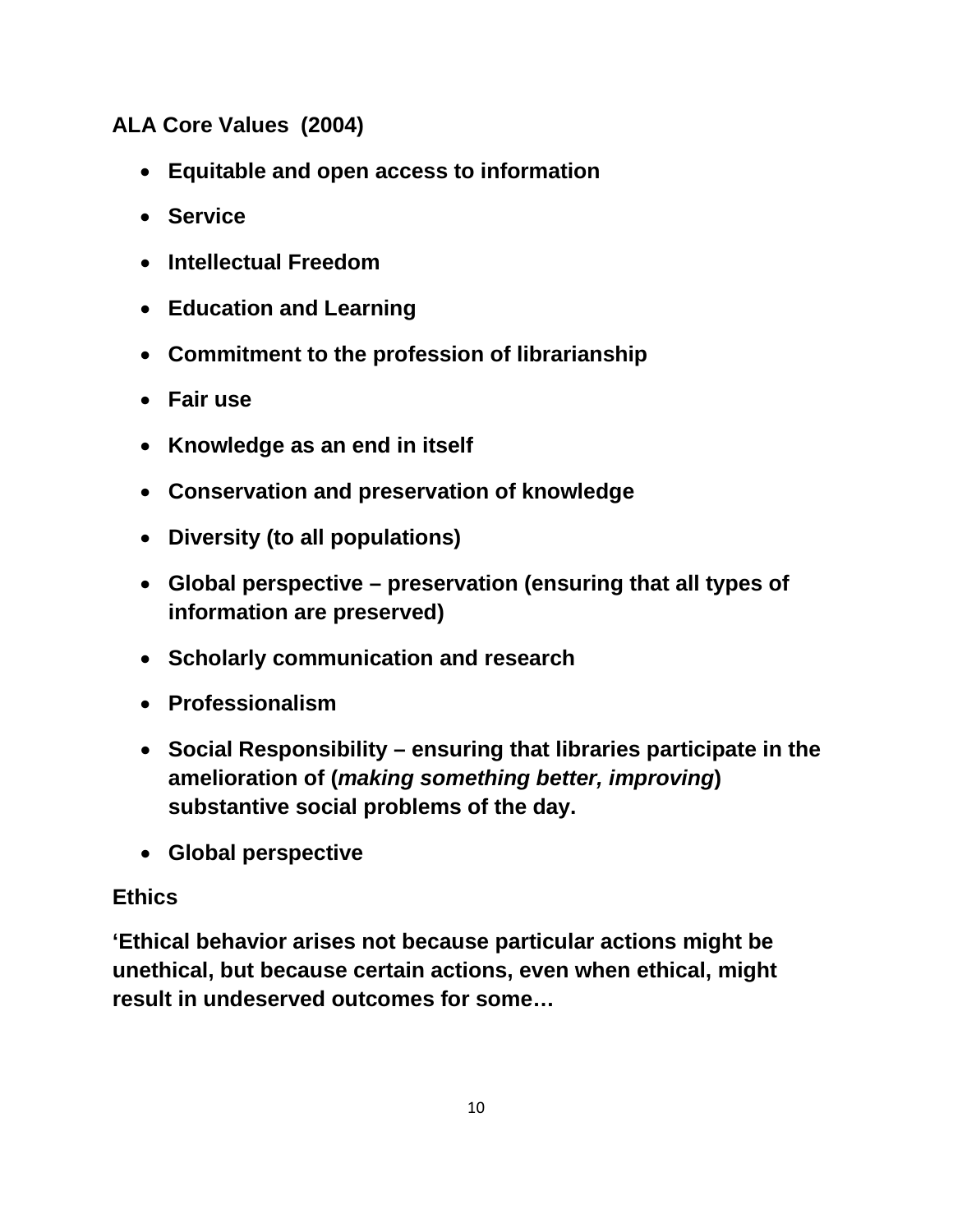### **Ethical Deliberations**

- **Social utility 'libraries are among those institutions that have a socially desirable purpose…'**
- **Social Responsibility '…fulfill their specific purpose… to serve the larger society…'**
- **Respect for the individual (all individuals)**

**Ethical issues in the workplace (Rubin)** 

**\* developing training and education programs that sensitize staff to ethical issues.**

**\* disciplining individuals for ethical violations…**

**\* establishing an ethics code within the organizations**

**\* hiring and promoting individuals who demonstrate ethical behavior and understanding**

**\* developing a system of rewards that provide recognition and incentives for ethical actions and disincentives for inappropriate behavior.**

### **Cultural Competency**

(Shannon D. Jones and Beverly Murphy *Diversity and Inclusion in Libraries A Call to Action and Strategies for Success, 2019)*

**Definition:** 'a highly developed ability to understand and respect cultural differences and to address issues of disparity among diverse populations competently.' Patricia Overall, 2009 (Shannon Jones, Diversity and Inclusion in Libraries, 89)

An essential skill for librarians…will be for libraries of all types to provide culturally relevant services and resources…'

'White diversity among credentialed librarians remains stagnant, the demographics of the United States are changing rapidly…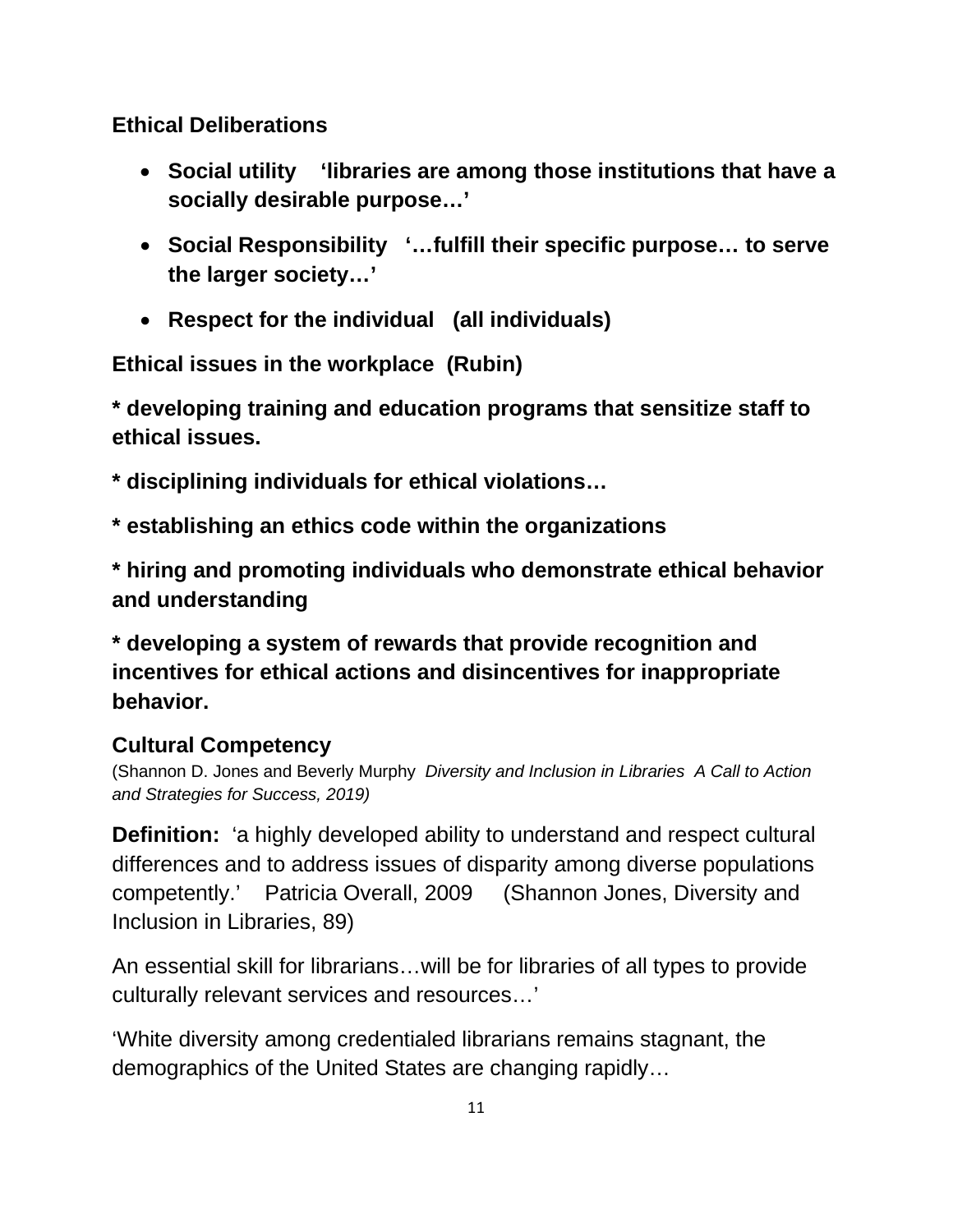### **Recommendations**

\* Libraries provide regularly scheduled professional development and experiences designed for cultural competencies.

\* Courses that delve into standards, workforce diversity, organization dynamics and cross cultural leadership

\* Library leaders …require competence to effectively lead changes that will be necessary in the future

\* Library leaders will need to embrace diversity and develop and maintain cultural competence.'

**Skill Builder: Cultural Competency (Donna Walker and Padma)** Polepeddi - *Becoming a Multicultural Library*)

**\***Attend a religious or social ceremony of a culture different from your own.

\*Attend a fair celebrating a culture different from your own that is hosted by that culture.

\*Seek out a spot where you are the minority and spend time there. Blog or journal about your experience.

# **Example of Cultural Competency in Action**

- a. **Queens General Assembly** Hon Helen M. Marshall Queens Borough President's Office (The Marshall Plan 2002-2013) Promotes cross cultural exchanges among ethnic groups in Queens, New York. Meets monthly. Discussions and exchanges ideas and cultural norms. Addresses issues that arise. Speak out on incidents and hate crimes that occur. Celebrates diversity of Queens, New York.
- b. Make your library **A Gathering Place**.
- c. Make your library the **Hub of Your Community**
- d. Seek to **serve the Unserved and Underserved**.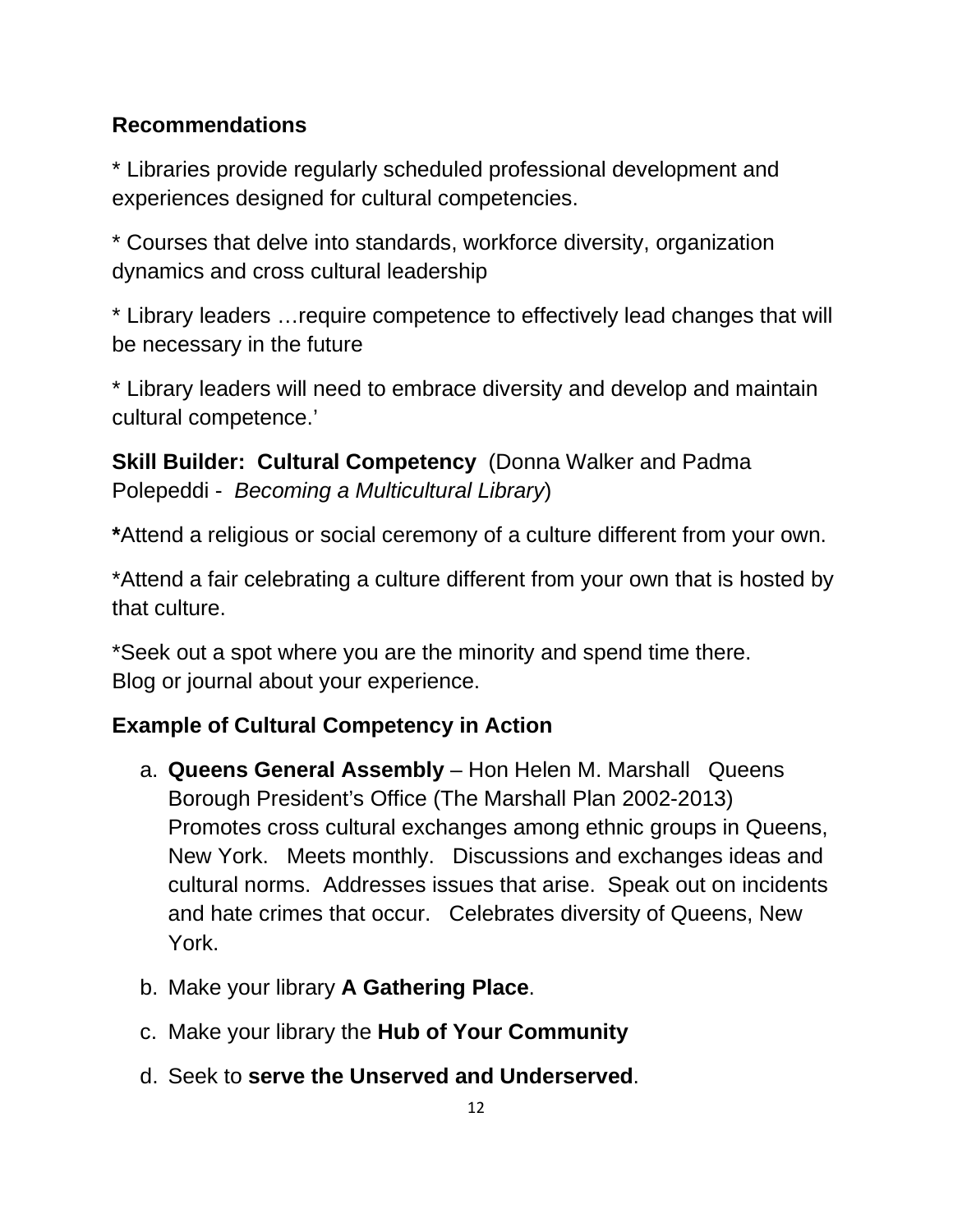- e. Establish and increase **Library Visibility**
- f. Establish and maintain **Community Partnerships/Relationships**
- g. Give the Library a **Voice in Your Community**
- h. Design and Schedule: Multicultural Programs, Exhibitions, Film Screening/Discussions, Concerts, Discussions and Dialogue, Panels, Lectures, Cultural and Historic Celebrations, Inclusive Open Mic Night, Literature Readings, Celebrations and workshops, etc.
- i. Take the library to the people. Parks, playgrounds, on the street in front of the library, senior centers, hospitals, Night Out for Crime, outdoor community events, church bazaars, campus events., etc.
- j. Host Intergenerational program.
- k. Extensive community outreach civic/community groups and committees, police, block associations, senior centers, nursing homes, sororities and fraternities, elected officials, youth councils, recreational centers, barber shops, beauty salons, etc.
- l. Encourage staff to be more visible in the community. Attend and participate in important community meetings, local activities, festivals, events, celebrations, etc. on behalf of the library.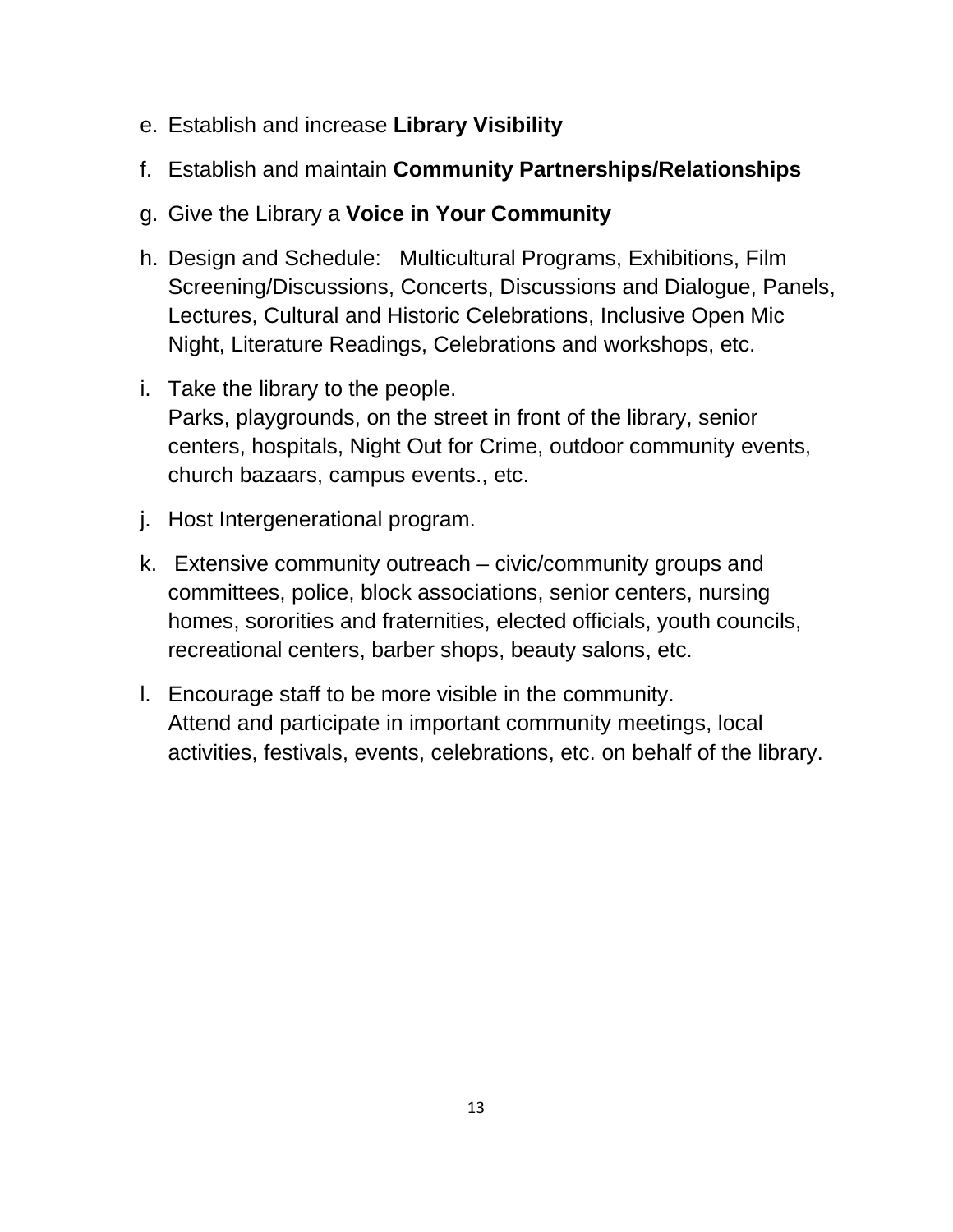### **Define Diversity** (Josey and Abdullahi, 2002)

'equal participation of men and women in an organization regardless of their gender, race, ethnicity, physical ability or sexual orientation.'

It is important for diversity to be visible in libraries. Attention to visible diversity needs to continue so that libraries have adequate representation of the changing demographics and communities that are served. (Hudson-Ward, 2014)

**The hallmark of diversity is… is where the commitment to diversity does not stand out but is integrated into the flow and movement of library service… (Carol Smallwood, Welcoming and Inclusive Library Environments)**

**\*\* Provide welcoming signage in languages that reflect the ethnic makeup of your library community.** 

**\*\*Use universal graphics for basic amenities (rest rooms, elevator, kiosks, book drops, trash, etc., the website and catalog.** 

**Quote:** *'Diversity is not a box to check, but is a reality that should be deeply felt, held, and valued by us all. Diversity is not about one, two or three in the room, but true diversity is half the room."*  **-Ava DuVernay**

**Strategic Diversity** (Mi & Zhang, 2017)

What can libraries practically do to be strategic?

# **5 Points**

- Begin by developing an actionable minority recruitment plan
- Be intentional about awareness and recruitment
- Be willing to have uncomfortable conversations among library leadership and colleagues